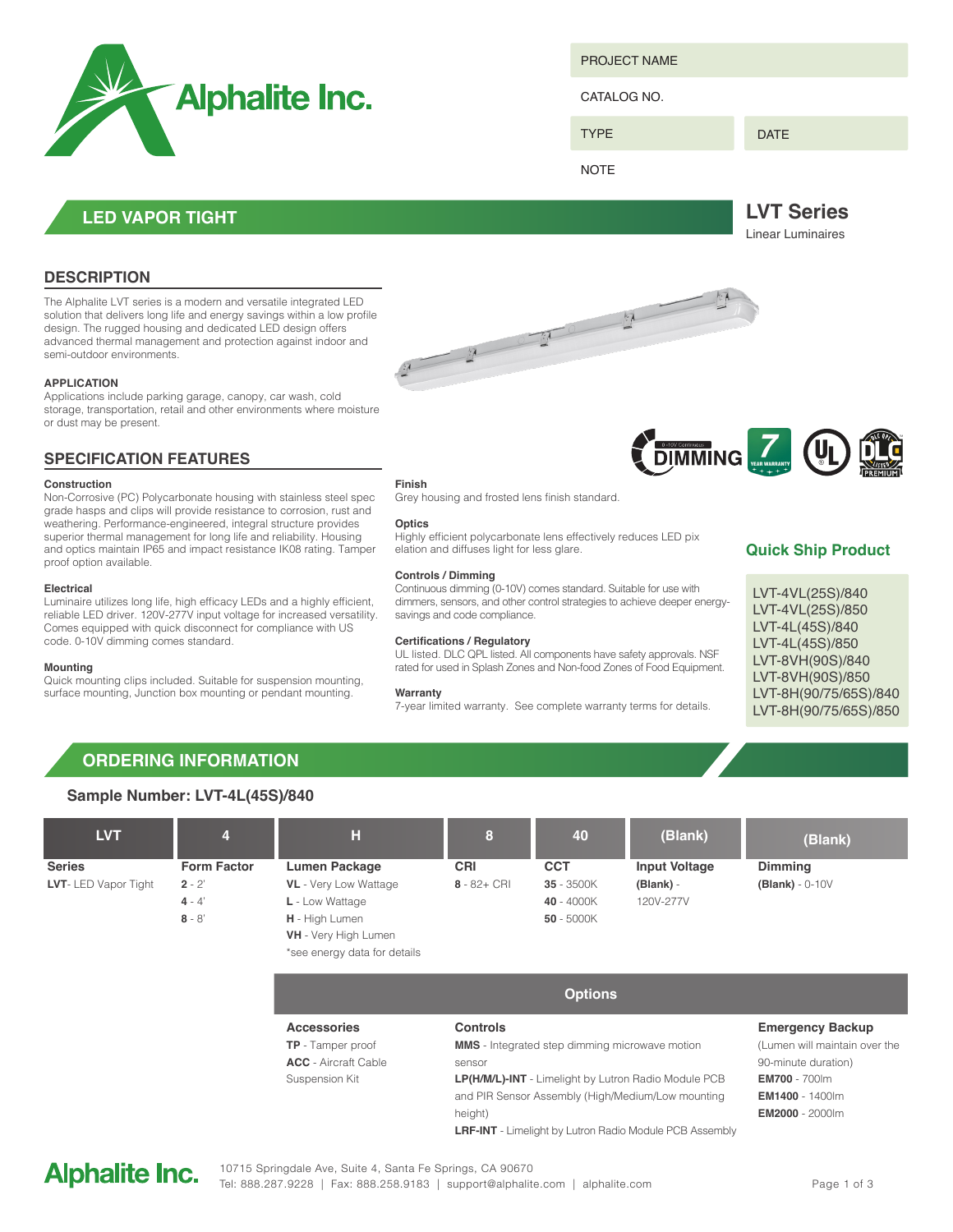## **PERFORMANCE LVT Series**

### **SUMMARY ENERGY PERFORMANCE DATA**

| Input Voltage                                                                                                                  | 120V-277V                             |                |                                                    |                      |                              |                                    |                           |
|--------------------------------------------------------------------------------------------------------------------------------|---------------------------------------|----------------|----------------------------------------------------|----------------------|------------------------------|------------------------------------|---------------------------|
| Input Power                                                                                                                    | See energy data for details           | Form<br>Factor | Part No.                                           | Rated<br>Wattage (W) | <b>Tested</b><br>Wattage (W) | <b>Delivered</b><br>Lumens (Im)    | <b>Efficacy</b><br>(lm/W) |
| Power Factor                                                                                                                   | > 0.95                                | $2^{\prime}$   | LVT-2L(25S2)/835                                   | 25                   | 25                           |                                    |                           |
| THD (Max.)                                                                                                                     | 10%                                   |                | LVT-2L(25S2)/840<br>LVT-2L(25S2)/850               |                      |                              | 3250                               | 130                       |
| Efficacy                                                                                                                       | > 130 LPW                             |                | LVT-4VL(25S2)/835                                  |                      |                              | 3225                               | 129                       |
| <b>Delivered Lumens</b>                                                                                                        | See energy data for details           |                | LVT-4VL(25S2)/840<br>LVT-4VL(25S2)/850             | 25                   | 23.83                        | 3250<br>3275                       | 130<br>131                |
| Controls/Dimming                                                                                                               | Full Range 0-10V dimming standard     |                | LVT-4L(45S2)/835<br>LVT-4L(45S2)/840               | 45                   | 44.32                        | 5760<br>5850                       | 128<br>130                |
| Dimming Range                                                                                                                  | 0-10V Continuous (10-100%)            |                | LVT-4L(45S2)/850<br>LVT-4H(52S2)/835               |                      |                              | 5895<br>6812                       | 131<br>131                |
| CRI                                                                                                                            | > 83                                  | 4'             | LVT-4H(52S2)/840<br>LVT-4H(52S2)/850               | 52                   | 50.94                        | 6864<br>6916                       | 132<br>133                |
| <b>CCT</b>                                                                                                                     | 3500K, 4000K, 5000K                   |                | LVT-4VH(65S2)/835<br>LVT-4VH(65S2)/840             | 65                   | 63.18                        | 7150<br>7280                       | 110<br>112                |
| Operating Temp.                                                                                                                | $-4 \sim +131$ °F (-20 $\sim +55$ °C) |                | LVT-4VH(65S2)/850<br>LVT-4VH(64/56/46S2)/835       |                      |                              | 7540<br>8256/7224/5934             | 116<br>129                |
| Rated Life <sup>1</sup>                                                                                                        | 70,000 hours                          |                | LVT-4VH(64/56/46S2)/840<br>LVT-4VH(64/56/46S2)/850 | 64/56/46             | 64/56/46                     | 8320/7280/5980<br>8384/7336/6026   | 130<br>131                |
|                                                                                                                                |                                       |                |                                                    |                      |                              |                                    |                           |
| 1. Rated life is based on Maintenance of lumen (L70) from LM-<br>80 and TM-21. L70 is the hours of the fixture which dimmed to |                                       | 8'             | LVT-8H(90/75/65S)/835<br>LVT-8H(90/75/65S)/840     | 90/75/65             | 90/75/65                     | 11700/9750/8450<br>11790/9825/8515 | 130<br>131                |

70% of its original output.

| PHYSICAL PARAMETERS . |
|-----------------------|
|                       |

## **DIMENSION**

LVT-2 3.09 Lbs. 24.8" 4.7" 庫 3.5" ╔ LVT-4 5.95 Lbs. 49.8" 5" ╞  $\overline{\phantom{a}}$ 

LVT-8

7.72 Lbs.



# **Alphalite Inc.**

3.5"

LVT-8H(90/75/65S)/850 11880/9900/8580 132